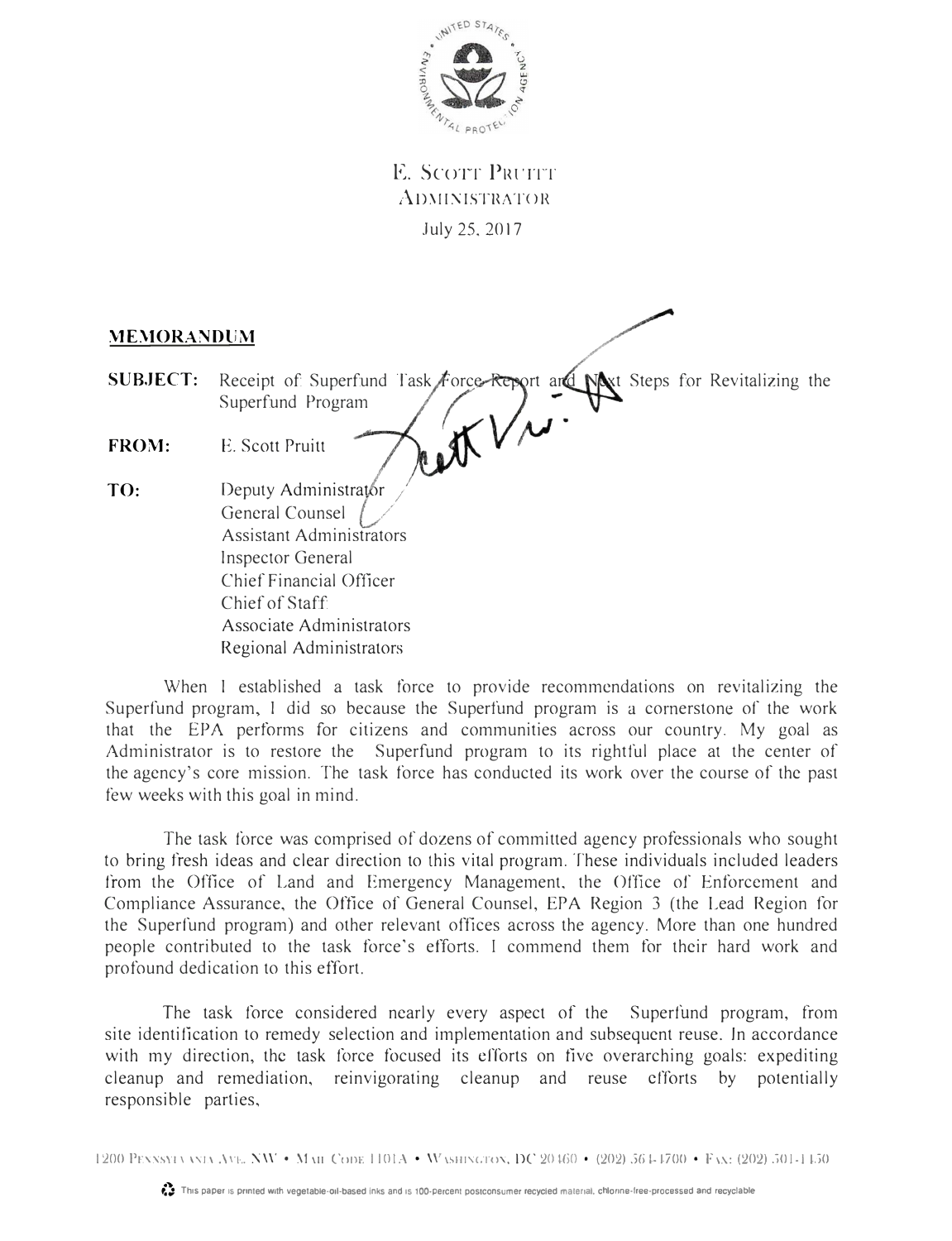encouraging private investment to facilitate cleanup and reuse, promoting redevelopment and community revitalization and engaging with partners and stakeholders.

The task force's report abounds with new ideas and dynamic thinking. ft includes a number of strategies designed to accomplish these five goals and 42 separate recommendations to execute these strategies. I have directed the chair of the task force to continue work and implement the recommendations in the task force's report by working directly with you and others in the agency. Some of the task force's recommendations will require future administrative actions, such as rulemakings or the issuance of guidance, by the agency for them to come to fruition. I will look to you to help turn these recommendations into reality. As a part of implementing these recommendations, I have directed that we work closely with our partners across the federal government and with states, tribes, local communities and other stakeholders. Communities across the country are counting on each of us to get this done right and as expeditiously as possible, and we will.

The task force's report also includes a number of recommendations and proposed improvements that, in my judgment, should be implemented right away, consistent with current authority and guidance. These recommendations – which I am directing you to implement without  $delay - will build on the steps that I have taken thus far to improve and revitalize the Superfund$ program to ensure that contaminated sites across the country are remediated to protect human health and the environment and returned to beneficial use as expeditiously as possible. It is with this renewed focus in mind that I direct you to take the following 11 specific actions expeditiously:

- Prioritize and take action to expeditiously effectuate control over any site where the risk of human exposure is not fully controlled. Within 60 days, regions should prepare a report to the chair of the task force that identifies these sites and describes when such risks are expected to be controlled.
- Utilize early or interim response actions, including removal authority or interim remedies, more frequently as appropriate to address immediate risks, prevent source migration and return portions of sites to reuse while more-detailed evaluations of other portions of sites are ongoing. We should not allow for years of study to delay addressing immediate risks.
- Prioritize development of Remedial Investigations and Feasibility Studies for those sites and projects that require more immediate action to focus the use of available funds and resources.
- Identify potential pilot contaminated sediment or complex groundwater sites where Adaptive Management strategies can be implemented.
- Regions should begin compiling existing information on the cleanup status and reuse potential (as applicable) of each National Priorities List site in their region for submission to the task force.
- Track remedy implementation and completion progress in real time with the Superfund Enterprise Management System or with another mechanism, if more efficient.